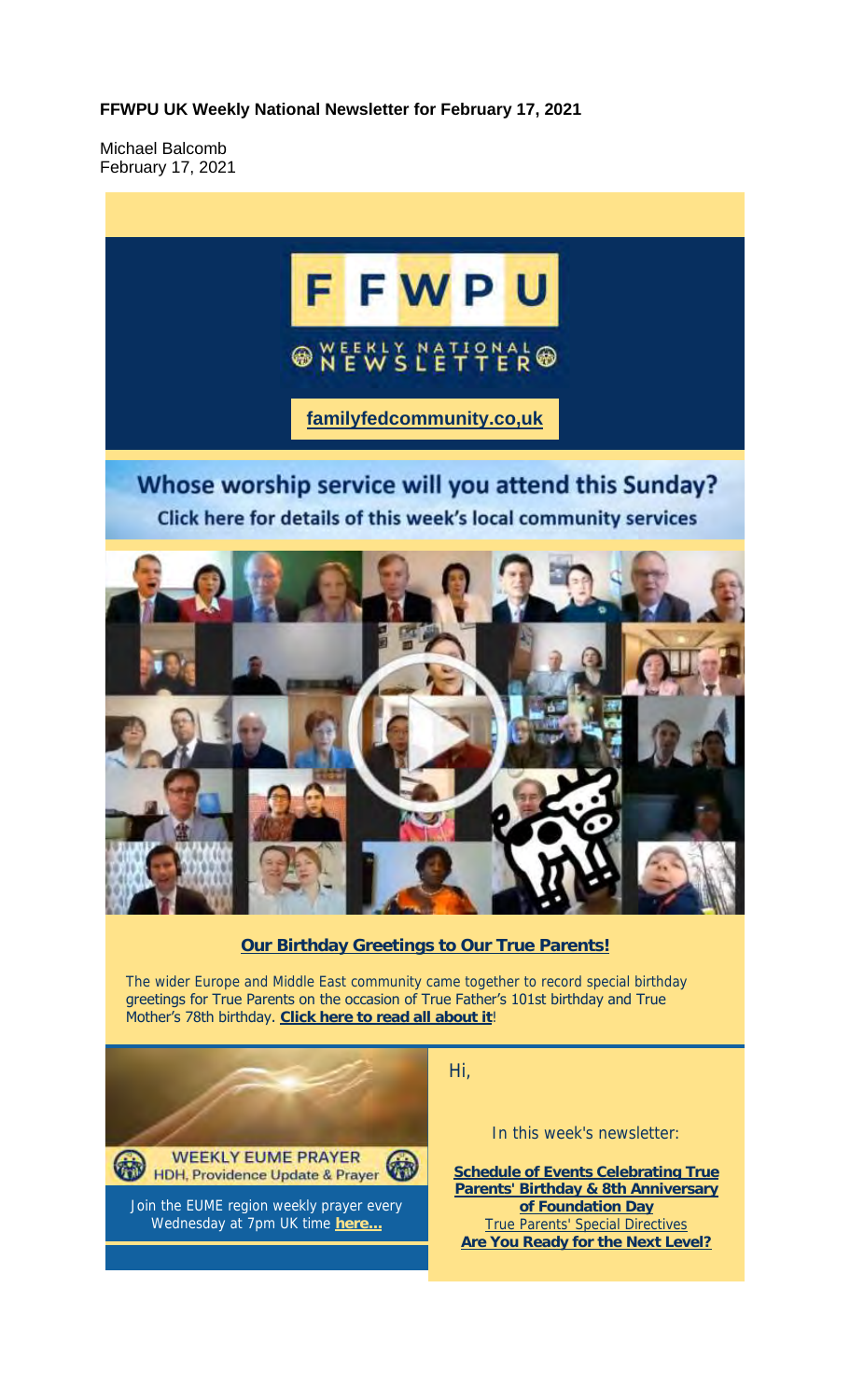

Find out what's been happening across our EUME region **here...**

**News from Korea** Catch up on the international news from iPeaceTV in Korea **here...**



HARP UK Brothers and Sisters Evenings **Make the Most of Marriage - Monthly Online Meeting for Couples** A Message of Gratitude from the Hoyte **Family Save the Date: We Are Not Going to Mars!** Featured Book: 'As A Peace-Loving Global Citizen' **IRFF UK 2020 Annual Activities Report** Ron German: "God was always number one!" (Video Interview)

#### **Schedule of Events Celebrating True Parents' Birthday & 8th Anniversary of Foundation Day**

At the end of the month, a number of special events will take place online to commemorate True Parents' birthday and the 8th anniversary of Foundation Day...and we're all invited to join the celebrations!

**View More**

#### **True Parents' Special Directives**

As we begin the 9th Year of Cheon Il Guk, True Parents have made a special announcement regarding the date of the next CheonBo Registration Ceremony, the approval of new criteria to be registered as CheonBo couples, and more.







## **Are You Ready for the Next Level?**

Date: Friday 19th February at 6pm GMT

Our lives are marked by a series of events. They happen as time passes quickly. Often we are taken by surprise, unprepared. Join this meeting to stay ahead of the game!

**View More**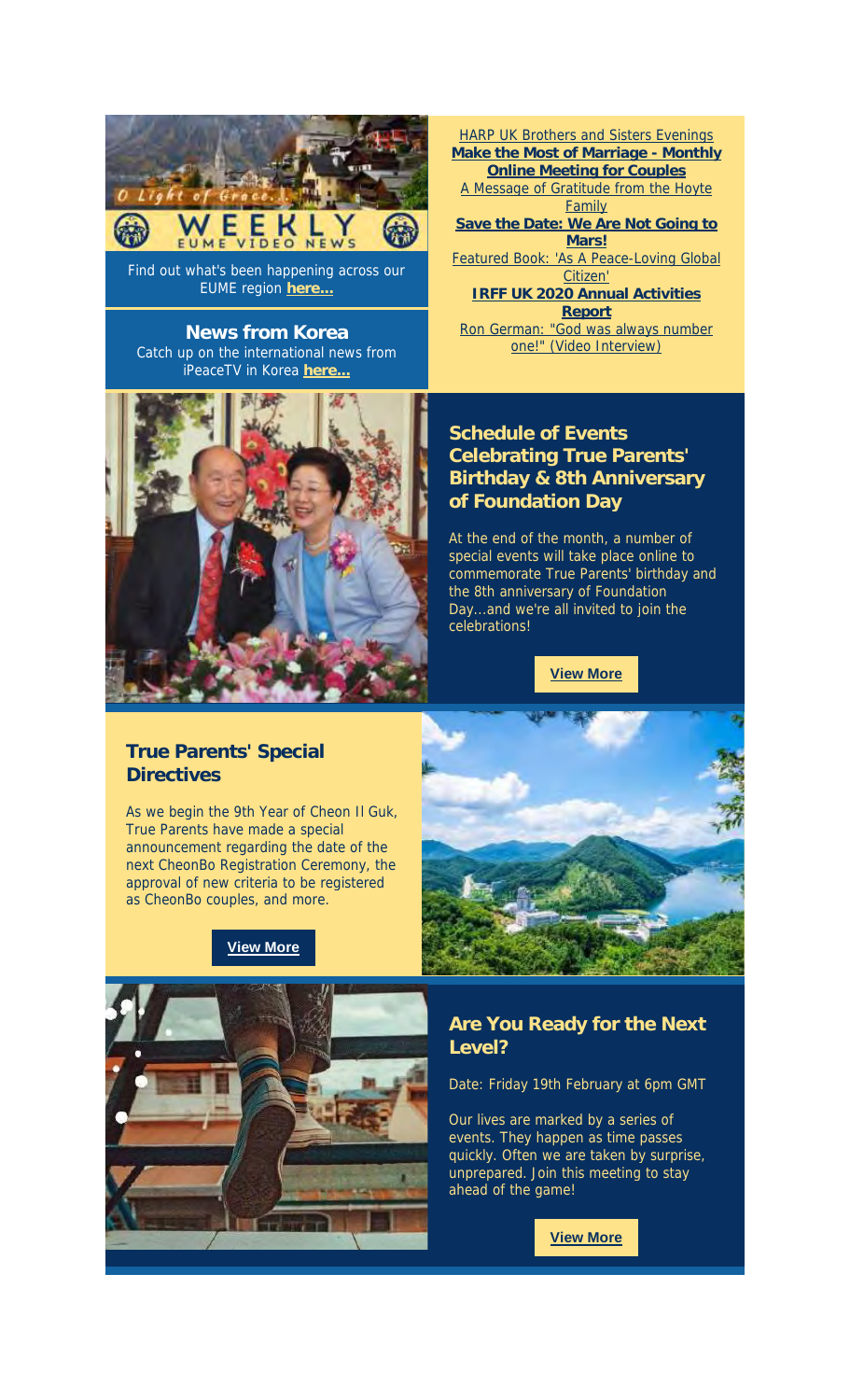## **HARP UK Brothers and Sisters Evenings**

Connect, relax...and have fun!

**Sisters Evening:** Friday 19th February at 7pm

**Brothers Evening:** Friday 26th February at 7pm









#### **Make the Most of Marriage - Monthly Online Meeting for Couples**

This month's speaker is Matthew Huish, who will give a short talk on the topic "Focus!" followed by discussion in groups.

Please register your details to receive the Zoom link if you haven't already done so.

**View More**

## **A Message of Gratitude from the Hoyte Family**

On 4th February, the Hoyte family lost their beloved eldest brother and son due to complications caused by COVID-19. A **GoFundMe fundraiser** has been set up to help support the family cover funeral costs. All donations, no matter the amount, are deeply appreciated.

Dominic's mother, Rosemarie, has expressed her gratitude for everyone's support during this incredibly difficult time.

**View More**

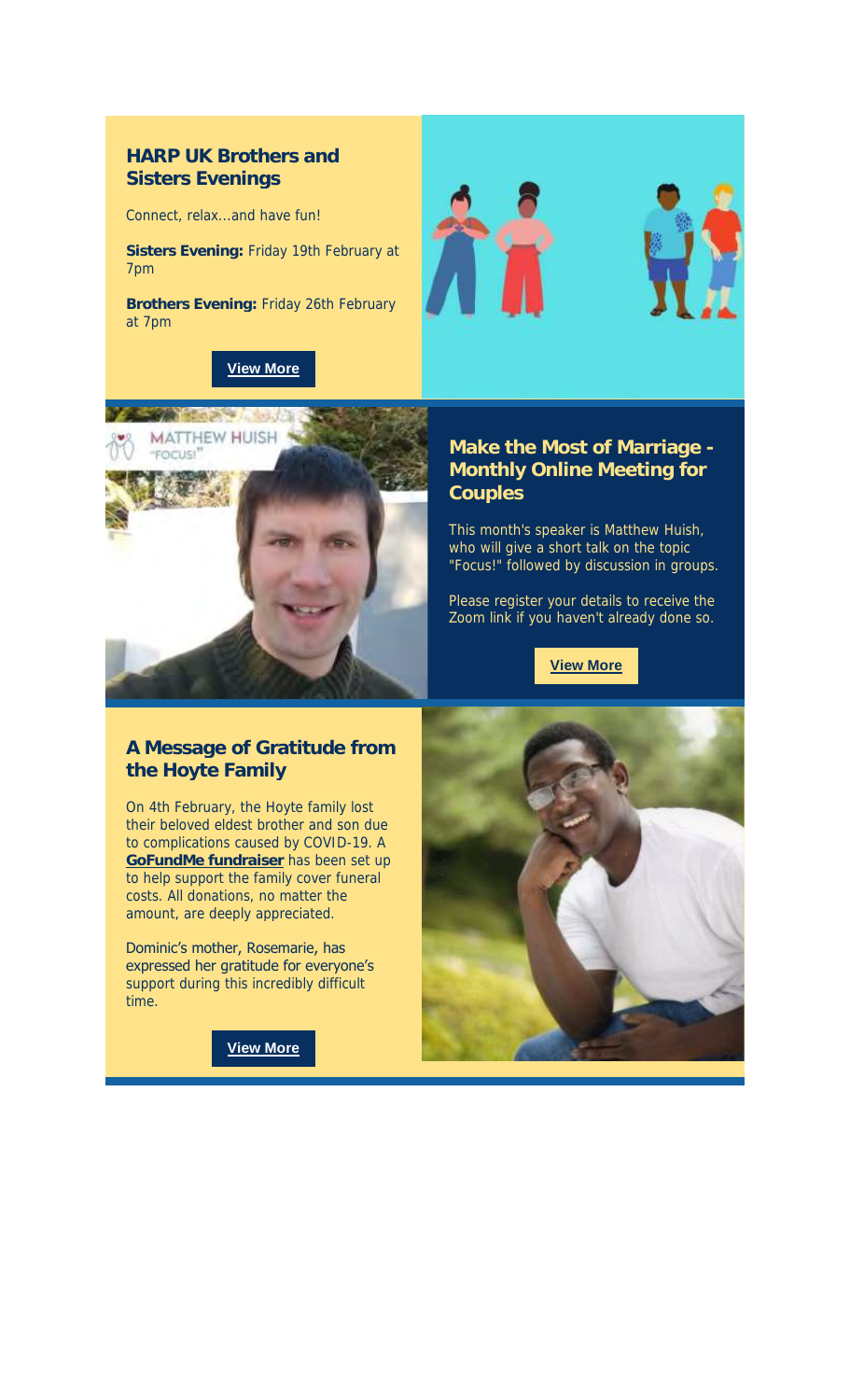

#### **Save the Date: We Are Not Going to Mars!**

An intercontinental Easter workshop for blessed children aged 18+ will be taking place from Friday 2nd to Sunday 4th April.

More details coming soon!



## **FEATURED BOOK: 'As A Peace-Loving Global Citizen'**

Part 5 Chapter 3 - read by Henry Masters:

**"Promises That Must Never Be Broken"**

The audiobook is now available for streaming through Spotify, Apple Podcasts and Google Podcasts, as read by the late Henry Masters. **Find out more here...**

**Listen Now**





#### **AFFILIATED ORGANISATIONS**

#### **IRFF UK 2020 Annual Activities Report**

Despite the awful pandemic, incredible projects, supported by IRFF UK, were able to start or continue in Uganda, Ghana, the Congo and South Africa in 2020.

2021 promises to be just as good and exciting, for IRFF UK and all its many volunteers world-wide.

**View Annual Report**

# **| Featured Article |**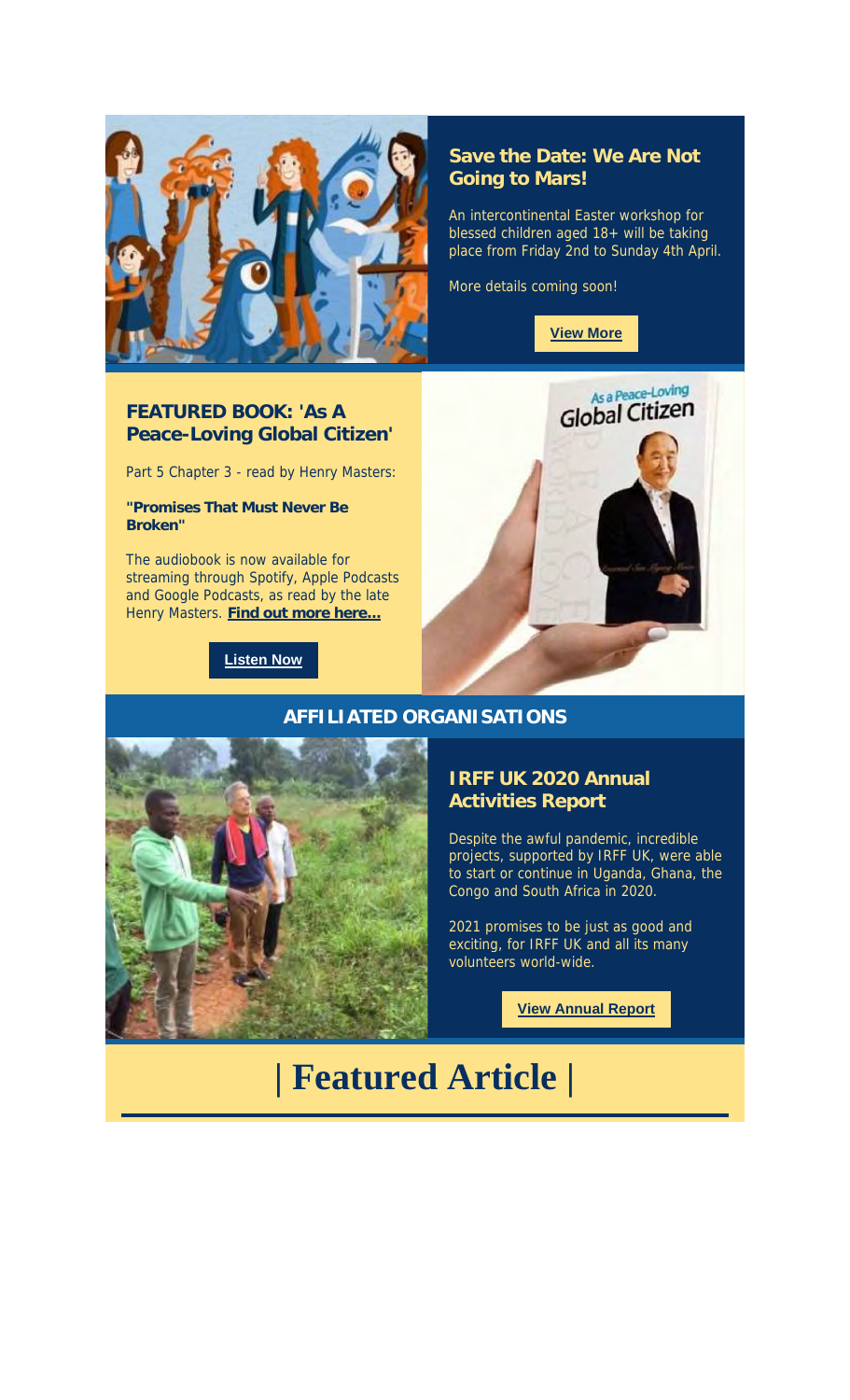

#### **"God was always number one!" - Ron German**

Ron and Catherine German will be stepping down from their positions of Wales and West Country Pastors at the end of February 2021. While there is no pastor in place to replace them at this moment, local communities and councils will coordinate future community activities.

Ron and Catherine have been pastors in Wales and the West Country for over a year, and throughout their years within the movement, have been in numerous leadership and pastoral roles. To commemorate their time as leaders within our movement, Franklin and Cecilie Fortune sat down with the Ron and Catherine in order to hear about their experiences within the movement.

We would like to sincerely thank Ron and Catherine German for all they have given to their communities and wish them all the best in their future endeavours.

# Cheon II Guk Calendar & Diary 2021 – click here to order now  $\mathbb G$

# **| Upcoming Events |**

Please click on the title of the event(s) that you are interested in for further details:

**EUME Zoom Prayer Meeting** Every Wednesday at 7pm

**Early Morning Devotion via Zoom** Every Saturday from 5am–6.30am

**Community Worship Services** Sunday 21st February

**FEBRUARY:**

**Tracing God's Providence After Jesus's Ascension - Zoom Workshop** Monday 18th January to Friday 19th February (Mondays, Tuesdays, Thursdays and Fridays)

> **Online Well-Being Programme** Tuesday 19th January to Tuesday 2nd March